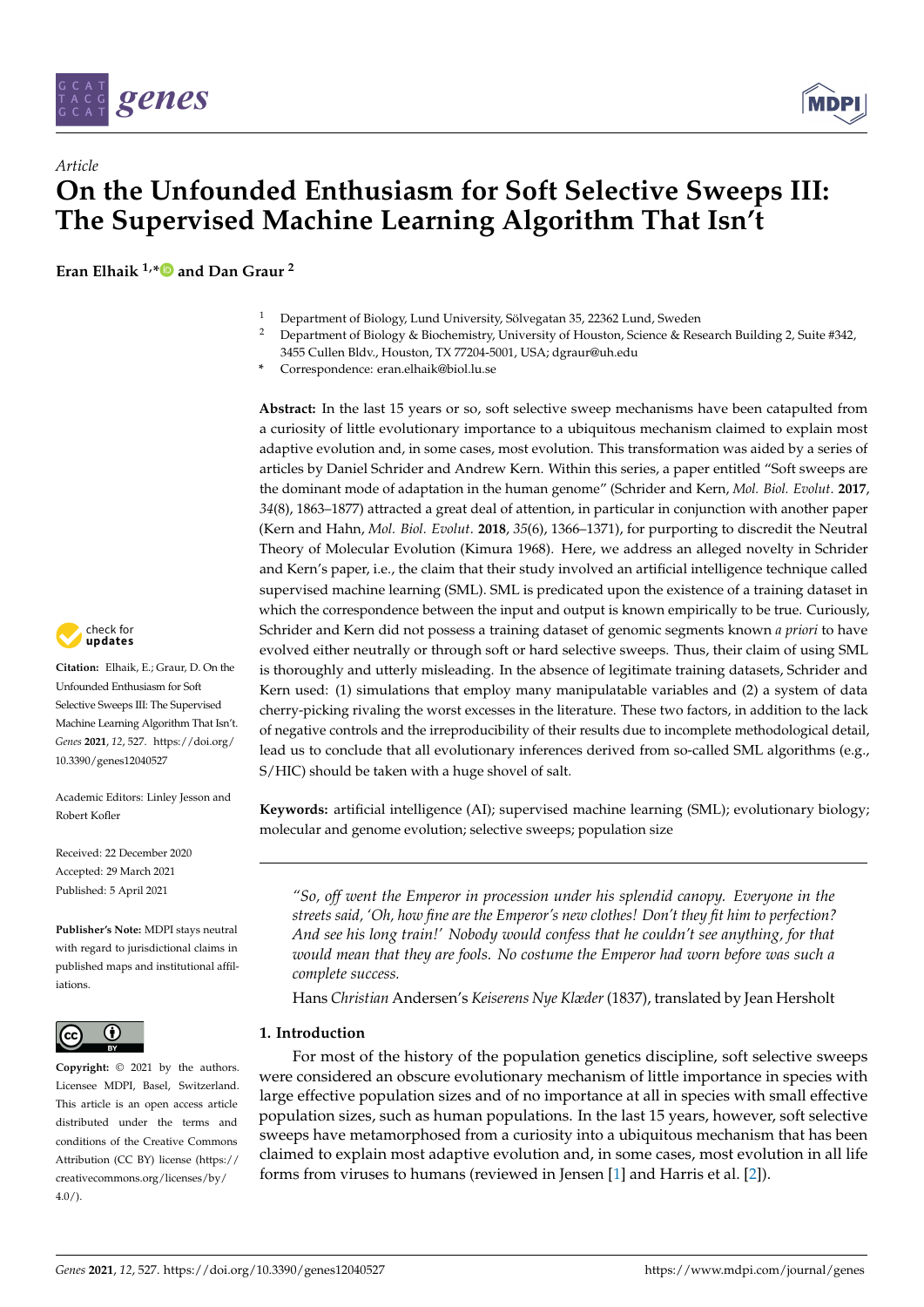A series of articles by Daniel Schrider and Andrew Kern [\[3–](#page-11-2)[6\]](#page-11-3) were particularly important in this metamorphosis. Within this series, a paper entitled "Soft sweeps are the dominant mode of adaptation in the human genome" [\[4\]](#page-11-4) attracted a great deal of scientific and popular attention, in particular in conjunction with another paper [\[7\]](#page-11-5) which made the headline-grabbing claim that the Neutral Theory of Molecular Evolution [\[8\]](#page-11-6) needs to be rejected because it was based on "unreliable theoretical and empirical evidence from the beginning." Both Schrider and Kern [\[4\]](#page-11-4) and Kern and Hahn [\[7\]](#page-11-5) were thoroughly refuted by Harris et al. [\[2\]](#page-11-1) and Jensen et al. [\[1\]](#page-11-0), respectively.

In this paper, we address a purported novelty in Schrider and Kern's [\[4\]](#page-11-4) paper, i.e., the claim that their study involved an artificial intelligence technique called Supervised Machine Learning (SML). In addition, our examination of this paper led us to the uncovering of additional questionable practices that were either not mentioned in Harris et al. [\[2\]](#page-11-1) or were only mentioned briefly

For purposes of clarity, before further dissecting Schrider and Kern [\[4\]](#page-11-4), we outline the principles of machine learning and some features of selective sweeps.

#### **2. Principles and Limitations of Machine Learning**

The field of machine learning is concerned with the development and application of computer algorithms that improve with experience [\[9\]](#page-11-7). Machine learning methods are roughly classified into two primary categories: supervised and unsupervised machine learning. The main task of both machine learning categories is to predict the assignment of an input object (usually a vector of character states) to a label, where labels are the targets of the prediction task.

Unsupervised machine learning methods are designed to identify patterns in the data without training, while supervised machine learning methods, which include support vector machines (SVMs), require a training dataset. Unsupervised machine learning algorithms require only unlabeled input data and the desired number of different labels to assign as input. For example, we may segment the human genome into equal-size segments of length 100,000 nucleotides, collect data on each segment, such as nucleotide composition, mean length of mononucleotide runs, and distance from the centromere, and ask the algorithm to assign each segment to one of five labels or one of 216 labels. We note that none of the labels in unsupervised machine learning can be named *a priori*, only *a posteriori*.

Supervised machine learning (SML) algorithms aim to solve two types of problem: (1) the classification problem, whose target is a qualitative variable, e.g., determining whether a gene is expressed or not expressed under certain conditions, and (2) the regression problem, whose target is to predict a numerical value, e.g., the level of gene expression of a gene under certain conditions. In the following, we will only deal with the classification problem.

Classification SML algorithms are predicated on the existence of a large set of labeled examples. SML algorithms are trained on labeled examples and are then used to make predictions on unlabeled examples. The set of labeled examples is called the "training dataset". Classification SML algorithms use what they have learned from the training dataset to make predictions or decisions on a "test dataset", i.e., a set of unlabeled examples. For example, if we wish to determine whether or not a gene is expressed, we need a "training dataset" of genes for which we have solid empirical evidence on their expression status. We can then unleash the machine learning algorithm on a collection of genes for which expression data is lacking.

The immense success that SML techniques have had in the world of e-commerce [\[10\]](#page-11-8), as well as in some areas of medicine [\[11,](#page-11-9)[12\]](#page-11-10), genetics [\[13\]](#page-11-11), genomics [\[14\]](#page-11-12), and biochemistry [\[15\]](#page-11-13) may have prompted Schrider and Kern to develop so-called supervised machine learning methodologies [\[3\]](#page-11-2) to address evolutionary questions, particularly those aimed to clarify the relative importance of selection and random genetic drift during the evolution of genomes [\[4\]](#page-11-4). Such studies have been ballyhooed as "sophisticated", "cutting-edge",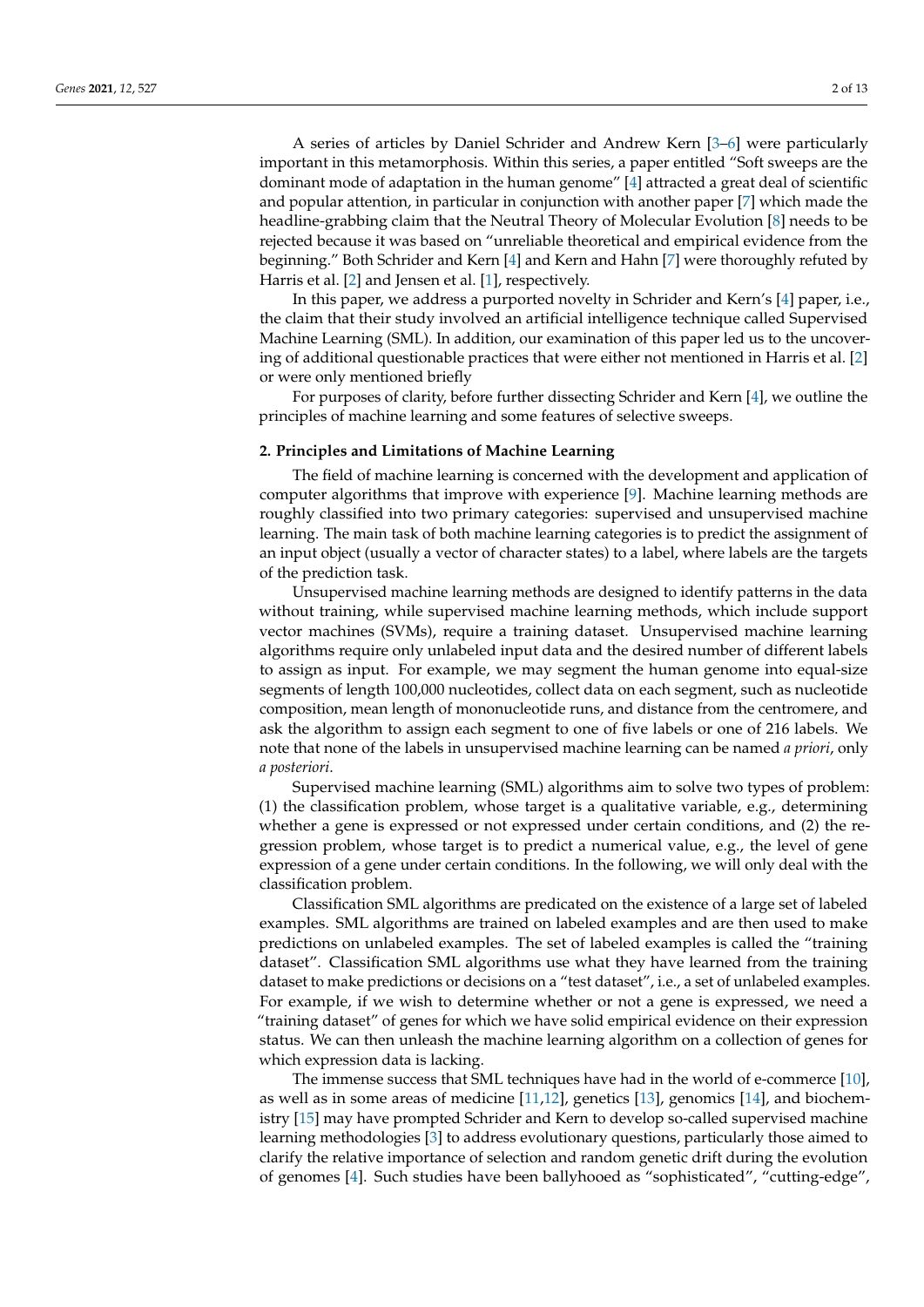"robust", and "valuable", and it has been argued that they "make a strong case for the idea that machine learning methods could be useful for addressing diverse questions in molecular evolution" [\[16\]](#page-11-14). The method has since been applied to various other organisms besides humans (e.g., [\[17](#page-11-15)[–19\]](#page-11-16)).

Which type of machine learning should we use? In their influential review of machine learning application in genetics and genomics, Libbrecht and Noble [\[10\]](#page-11-8) put forward some clear and simple rules on the use of supervised and unsupervised learning. In particular, they note that when a labeled training set is not available, one can only perform unsupervised learning. Interestingly, however, when labels are available, it is not always the case that the supervised machine learning approach is a good idea. This is because every supervised learning method rests upon the assumption that the distribution responsible for generating the training dataset is the same as the distribution responsible for generating the test dataset. This assumption is only met if a single labeled dataset is randomly subdivided into a training set and a testing set.

SML works well when the training data are sufficiently detailed and comprehensive to represent the truth. When the data deviate from this optimum, so will the SML results. When the training dataset does not exist, as is the case in evolutionary studies where the past is unknown, it is impossible to use SML [\[10\]](#page-11-8), and unsupervised methods should be preferred, though with extreme caution.

#### **3. What Are Hard and Soft Selective Sweeps?**

A hard selective sweep is a process in which a single novel beneficial mutation arises in a population and rises in frequency quickly to fixation. Patterns expected under the hard sweep model mainly include a reduction in variation surrounding the beneficial mutation owing to the fixation of the haplotype in which the beneficial mutation cropped up by chance and well-described effects on the allele frequency spectrum and patterns of linkage disequilibrium.

By contrast, a soft selective sweep does not reference a particular population genetic model but rather a collection of many models that may result in similar genomic patterns of variation. Two such models that are banded together within the vague definition of "soft selective sweep" are selection on a preexisting variant in the population that is associated with two or more haplotypes (also referred to as "selection on standing variation") and selection on multiple new mutations. As far as selection on standing variation is concerned, a selective shift is required, i.e., a variant that was previously neutral or deleterious becomes advantageous.

Orr and Betancourt [\[20\]](#page-11-17) and Hermisson and Pennings [\[21\]](#page-11-18) defined the conditions under which a soft sweep from standing variation becomes possible. They found out that a soft selective sweep is feasible only if the beneficial mutation segregated at appreciable frequencies on the population before the selective shift either through balancing selection (if it was deleterious) or random genetic drift (if it was neutral). Interestingly, even if selection is acting on standing variation, in the vast majority of cases, a single haplotype will fix in the population, rendering what should have been a soft selective sweep indistinguishable from a hard selective sweep. Thus, on theoretical grounds, soft sweeps should be even rarer than hard sweeps and are unlikely to be observed, especially in species with small effective population sizes, such as humans.

# **4. An Additional Look at the Methodology and Claims of Schrider and Kern (2017)**

In studying the role of adaptation in recent human evolution, Schrider and Kern [\[4\]](#page-11-4) claimed to have applied an SML approach to simulated human population data to evaluate the evidence for positive selection in humans. The authors used genomic data from six human populations and a so-called supervised machine learning procedure to arbitrarily classify large segments of the human genome (i.e., genetic windows) into five classes if they: (1) have experienced a hard selective sweep, (2) are linked to a hard selective sweep, (3) have experienced a soft selective sweep, (4) are linked to a soft selective sweep, or (5)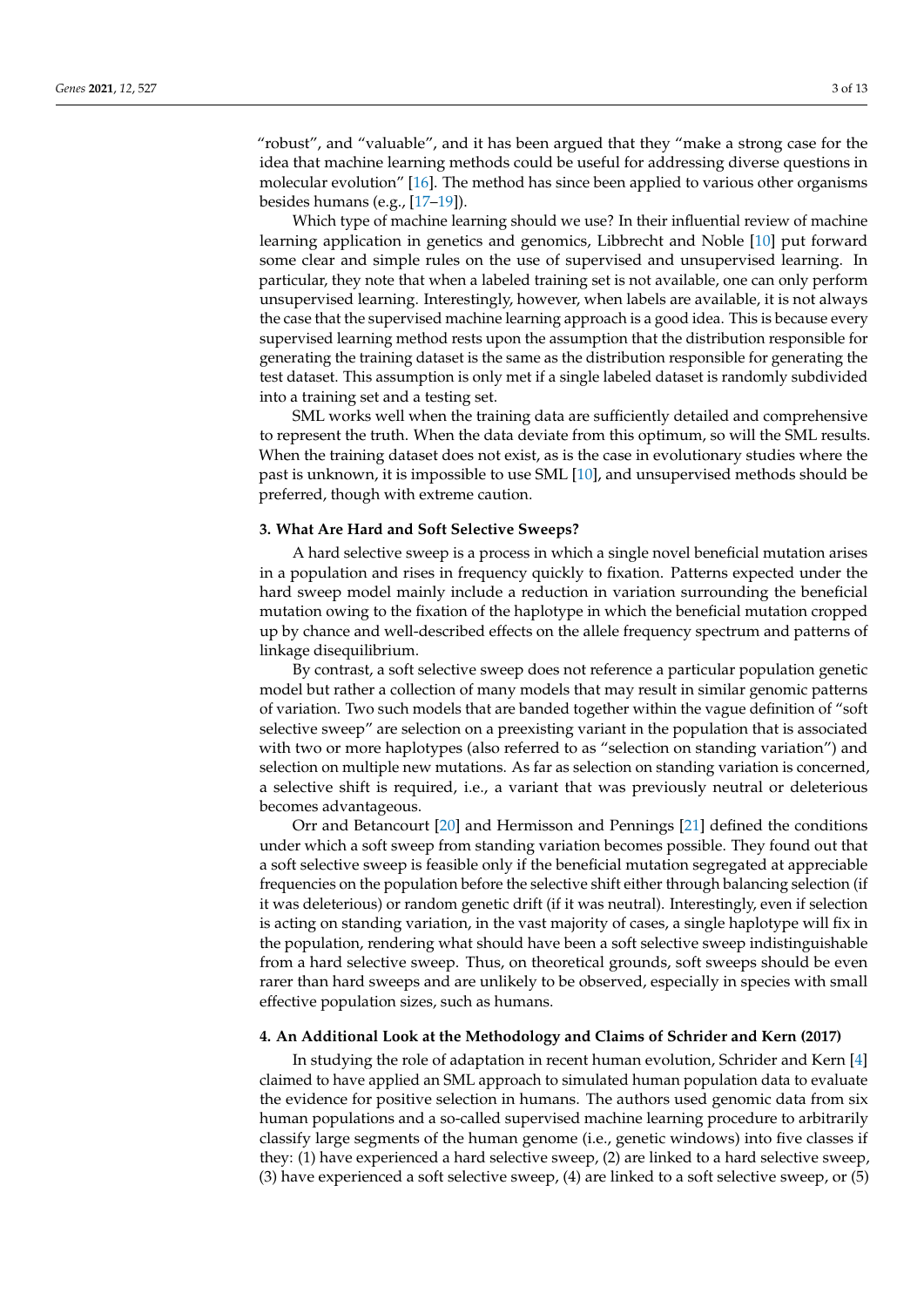have evolved neutrally, which includes regions evolving under strict neutrality as well as sequences affected by purifying selection. Their conclusion, as written in the title, was "Soft Sweeps Are the Dominant Mode of Adaptation in the Human Genome". In the paper itself, the results are presented in a more nuanced manner; while Schrider and Kern [\[4\]](#page-11-4) only found a minority of genomic windows to be subject to either soft or hard selective sweeps (7.6%), a large fraction of windows was found to be "linked to a completed selected sweep, either hard or soft (56.4% on an average)." Neutral evolution accounted for the evolution of only 36.0% of genomic segments.

Harris et al. [\[2\]](#page-11-1) examined the assumptions and the performance of Schrider and Kern's [\[3\]](#page-11-2) S/HIC algorithm used in Schrider and Kern [\[4\]](#page-11-4) and concluded that the claims regarding the algorithm's robustness and accuracy rely on prior knowledge of both the distribution of fitness effects as well as the demographic history of the population in question, but as neither is known in practice, rampant misclassification occurs. Thus, hard sweeps of weakly beneficial mutations, as well as neutral demographic models (e.g., bottlenecks, structured populations, and migration), are frequently misclassified as soft sweeps, while severe population bottlenecks tend to result in genomic patterns of variation that mimic hard sweeps. Furthermore, if the true demographic model is unknown, S/HIC tends to misclassify the vast majority of hard selective sweeps as soft sweeps.

## **5. The Supervised Machine Learning Algorithm That Isn't**

The simplest and most important reason for rejecting Schrider and Kern [\[4\]](#page-11-4) is that their supervised machine learning simply isn't. Schrider and Kern [\[4\]](#page-11-4) possess no training dataset of genomic segments known *a priori* to have evolved either neutrally or through soft or hard selective sweeps. Nor can such a dataset ever exist. In the absence of the most crucial ingredient of supervised machine learning, Schrider and Kern [\[4\]](#page-11-4) should be treated as a pretend study using pretend SML. Their so-called training dataset consists of simulated data based on input parameters inferred or adopted from the literature, which they treat as true labeled data.

One might, of course, ask what is wrong with simulations? The answer is that there is nothing intrinsically wrong with simulations; they are the bread-and-butter of population genetic research since Francis Galton invented the quincunx or bean machine in 1894. Simulations, however, cannot be used in an SML context because they do not represent data that are known empirically to be true. In other words, simulation results are not true labels. The correct way to use simulated data is to present all the assumptions of the simulation and compare them to the empirical findings. Because of the asymmetry of statistical testing, however, if the empirical values differ from the simulated results, then one or more assumptions used in the simulation can be rejected as unrealistic or untrue; if, on the other hand, the empirical results and the simulated results are identical, the model used in the simulation—especially if it is a complicated model with many variables—can not be said to be true.

But, let us assume for a moment (and only for a moment) that simulated data can be used in SML. The appropriate method to test the validity of the results will be to use unsupervised machine learning with five unnamed labels and test whether any of these five unnamed labels coincide with Schrider and Kern's five genomic classes.

#### **6. Other Questionable Practices**

The "mortal sin" of using a supervised machine learning algorithm with no training dataset should be enough to invalidate Schrider and Kern's results and conclusion. However, on top of this *delictum*, Schrider and Kern piled a large number of sampling transgressions, logical missteps, internal inconsistencies, and corruption of statistical practices, which we present henceforth.

**Cherry-Picking Population Data.** To characterize selection in global human populations, Schrider and Kern [\[4\]](#page-11-4) had first to choose which populations to use. Because populations with a large variation in demographic and historical parameters due to processes such as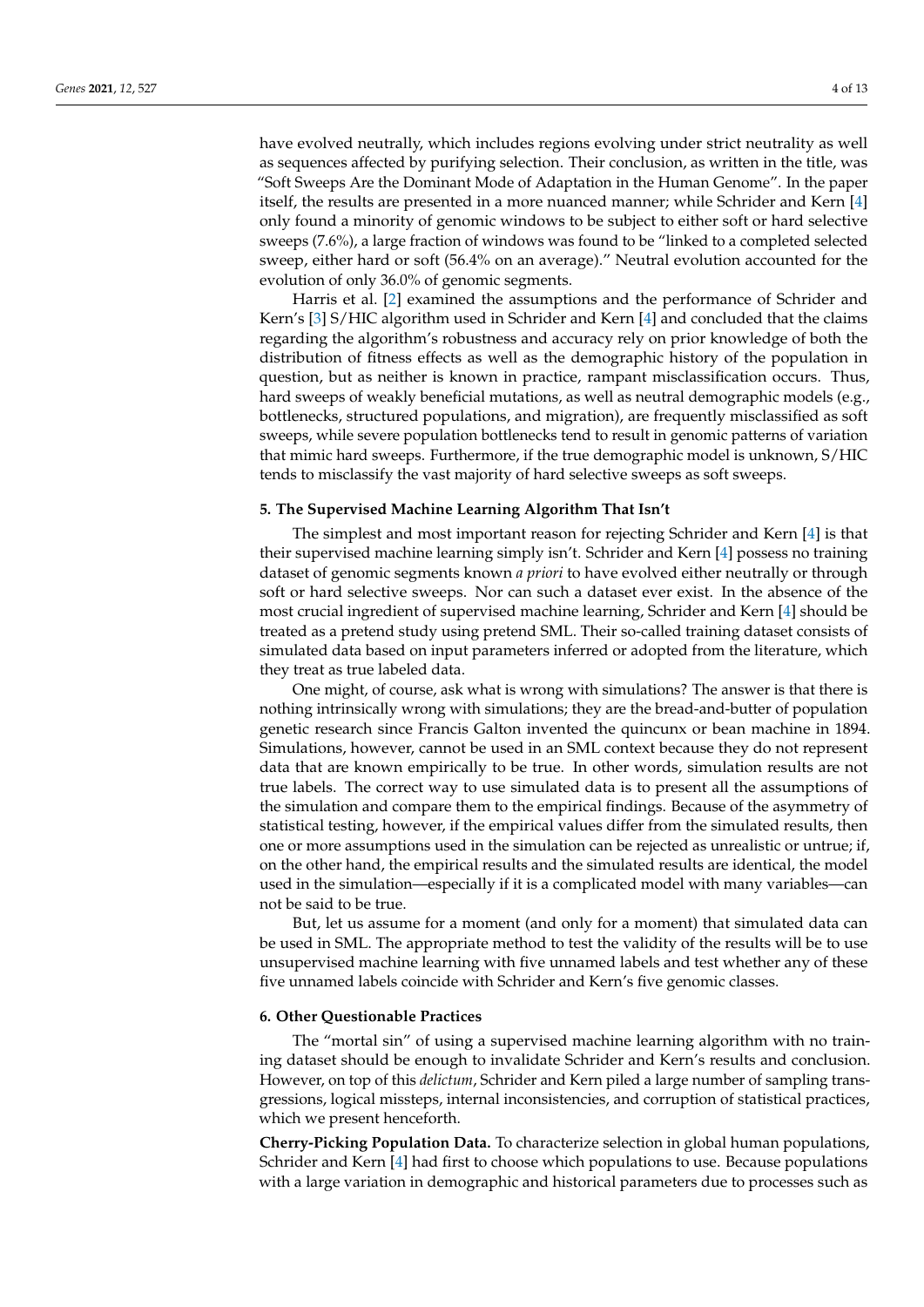extreme bottlenecks, a history of migrations, and complex admixture or gene flow patterns would introduce substantial uncertainties in their subsequent simulations, they decided to exclude such populations from their sample. But have they?

Schrider and Kern [\[4\]](#page-11-4) claimed to have selected six populations that experienced the minimal influence of admixture or migration: They included Gambians in Western Divisions in The Gambia (GWD) and Yoruba in Ibadan, Nigeria (YRI) from West Africa; Luhya in Webuye, Kenya (LWK) from East Africa; Japanese in Tokyo, Japan (JPT) from Asia; Utah residents with Northern and Western European Ancestry (CEU) from Europe; and Peruvians from Lima, Peru (PEL) from the Americas. They motivated their choice by the homogeneity of populations over various numbers of splits (*K*) in the ADMIXTURE analysis [\[22\]](#page-11-19) carried out by Auton et al. ([\[23\]](#page-11-20), Extended Figure 5): *"We see that for most values of K, each of these populations appears to correspond primarily to a single ancestral population rather than displaying multiple clusters of ancestry".*

An examination of the ADMIXTURE results of Auton et al. shows that Schrider and Kern [\[4\]](#page-11-4) frequently violated their own selection criteria. For example, CEU, a population of unclear origins that shows multiple splits over various *K* values, was included, while the more homogeneous British (GBR) and Finnish (FIN) populations were excluded from their analysis. All the three African populations included in the study yield larger and more numerous splits compared to the Esans (ESN), the most homogeneous African population, which was excluded from their study. Finally, the Chinese (CDX) population was excluded despite its genetic homogeneity.

Schrider and Kern [\[4\]](#page-11-4) admitted to one exception by including the cross-continentally admixed PEL population because "among the highly admixed American samples it appears to exhibit the smallest amount of possible mixed ancestry (for most values of *K*)", so they "retained this population to have some representation from the Americas". Oddly, this "exception" clause was not applied to South Asian populations, which represent a considerable fraction of human global genetic diversity.

The choice of populations is further questionable on several grounds. First, Schrider and Kern's [\[4\]](#page-11-4) inference of populations with "single ancestral population rather than displaying multiple clusters of ancestry" is doubtful since ADMIXTURE is unreliable when used to determine whether groups are pure representatives of one ancestral source and was certainly not designed to test whether two populations have mixed. Even groups that appear to be extremely homogeneous are known to have contributions from ancestrally related groups [\[24\]](#page-11-21). Second, applying ADMIXTURE analysis with an arbitrary number of splits yields inconsistent splits across the population panel. The appearance of "heterogeneity" is driven by populations with distinct combinations of allele frequencies rather than true homogeneity. Finally, considering the inconsistency between the selection criteria outlined by Schrider and Kern [\[4\]](#page-11-4) and their sample population set, it is likely that these criteria were applied *post hoc* to match populations already included in the dbPSHP database [\[25\]](#page-11-22), which the authors later employed to study selection. dbPSHP has no data for the most homogeneous populations in Auton et al. (GBR, FIN, ESN, and CDX) but has data for four of the six populations analyzed by Schrider and Kern [\[4\]](#page-11-4): YRI, LWK, CEU, and JPT. Excepting Gujarati Indians in Houston, Texas (GIH), dbPSHP excludes all South Asians.

To summarize, Schrider and Kern [\[4\]](#page-11-4) did not follow their own criteria for selecting populations with the least complex demographic histories. Instead, Schrider and Kern [\[4\]](#page-11-4) employed a type of observational bias, called the "streetlight effect" [\[26\]](#page-12-0), by only searching for preconceived answers where it is easiest to find them (i.e., in populations for which selection data were readily available).

**Estimating the Parameters of the Demographic Model**. To detect sweeps, Schrider and Kern [\[4\]](#page-11-4) applied a maximum likelihood approach that considers simulated genomic patterns using a variety of population genetic summary statistics and classifies genomic windows as being: (1) the target of a completed hard sweep (hard), (2) closely linked to a hard sweep (hard-linked), (3) a completed soft sweep (soft), (4) closely linked to a soft sweep (soft-linked), or (5) to have evolved neutrally (neutral). Since no training dataset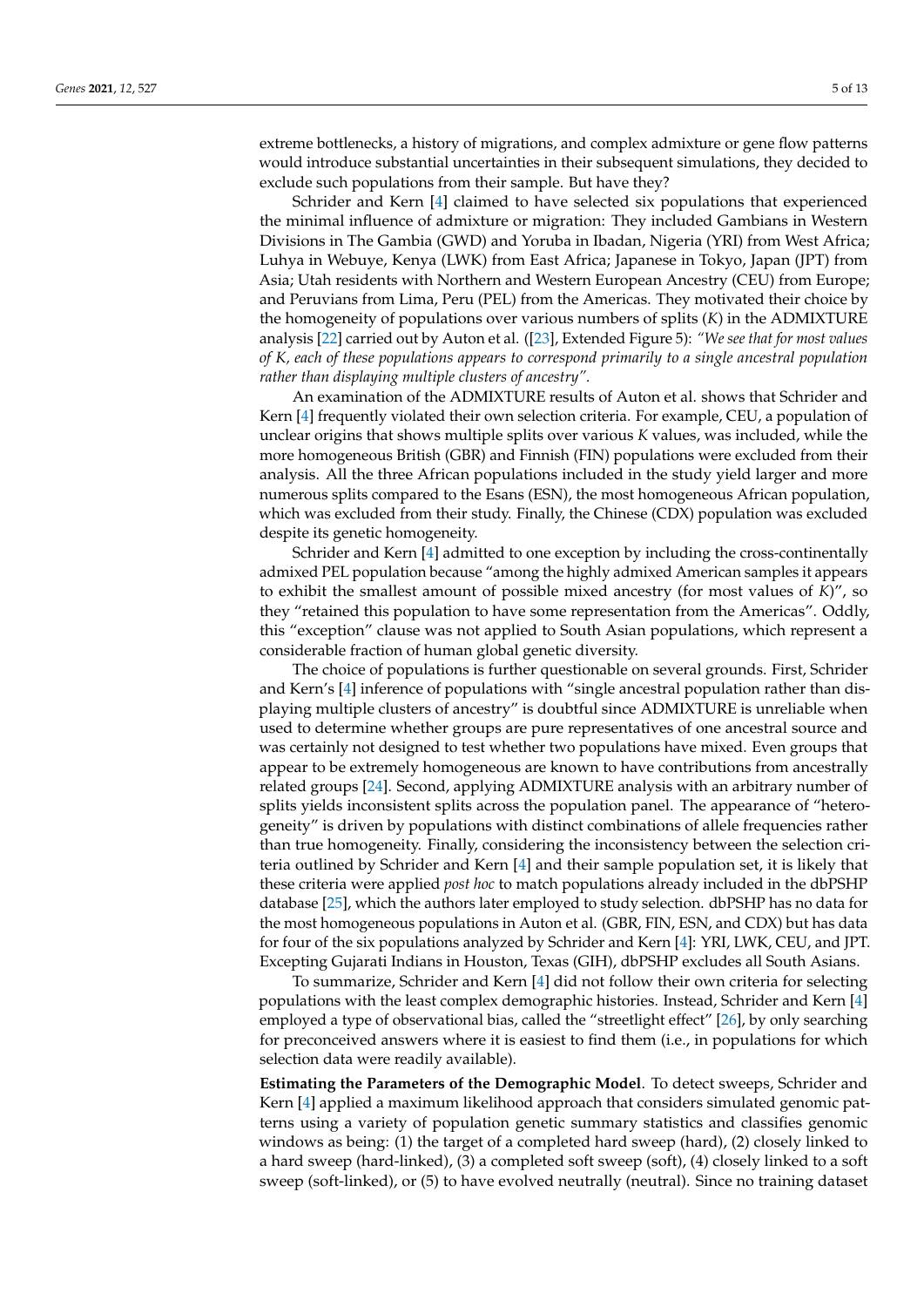was available for exploratory evolutionary studies, Schrider and Kern [\[4\]](#page-11-4) developed a demographic model that disgorged a number of summary statistics for genomic regions that have experienced simulated hard sweeps, simulated soft sweeps, or have evolved under simulated neutrality.

We emphasize again that unlike in normal SML approaches, where training and testing of the classifier are two separate operations, in Schrider and Kern [\[4\]](#page-11-4) the classifier was never trained. Notwithstanding this glaring insufficiency, the authors use the terms "training" eleven times in their article. For instance, they claim that "training examples for the hard class experienced a hard sweep in the center of the central sub-window" despite the fact that the "training" data were not actual data as required for SML applications, but rather simulated "data" created in, as we will demonstrate, an extremely problematic manner. The use of terms such as "machine learning" and "classifier" is, thus, entirely inappropriate. In the next section, we show that even as far as building their faux "classifier" and estimating the variables on which it was based, the authors made some very questionable decisions.

**Estimating Demographic History from Genomic Data**. Before selection can be simulated on the genomic data, Schrider and Kern [\[4\]](#page-11-4) had to reliably capture population-size changes over discrete time intervals for their coalescent simulation tool *discoal* to work properly [\[27\]](#page-12-1). For that, they turned to the demographic model calculated by Auton et al. [\[23\]](#page-11-20) using the Pairwise Sequentially Markovian Coalescent (PSMC) model [\[28\]](#page-12-2). PSMC employs coalescent methodology to reconstruct changes in the effective population-size history over time under neutrality. Schrider and Kern extracted 26 discrete points per population from Auton et al.'s extended Figure 5 (Figure [1A](#page-6-0)), scaled them by the mean population mutation rate  $\theta$  of the population under study (which they determined, as we show in the next section) and by the present-day effective population size  $N_0$  (10,000), and included them in their simulation (the -*en* parameter) (Figure [1B](#page-6-0)). This simple procedure, which should have resulted in a similar demographic model to the one used by Auton et al., has instead resulted in inflated population sizes by a factor of up to  $10<sup>4</sup>$  and a complete distortion of Auton et al.'s demographic model. We note that PSMC's output cannot always be reliably interpreted as plots of population-size changes, particularly if the population is admixed, in which case peaks on the demographic plot might correspond to periods of increased population structure rather than increased population size. Remarkably, Schrider and Kern [\[4\]](#page-11-4) noted that "these models may not accurately capture the demographic histories of the populations we examined." However, they claimed that their Soft/Hard Inference through Classification or S/HIC methods [\[27\]](#page-12-1) is robust to "demographic misspecification", and hence did not expect this factor "to severely impact" their analysis.

**Estimating The Population Mutation Rate (***θ***).** The population mutation rate (*θ*) is a fundamental parameter in evolutionary biology as it measures the average genomic mutation rate of the entire population or, stated differently, it describes the amount of selectively neutral diversity in a population [\[29\]](#page-12-3). It is also necessary to estimate the effective population size ( $N_e$ ).  $\theta$  is calculated as  $2pN_e\mu_{\text{tot}}$ , where  $p = 1$  or 2 for haploids and diploids, respectively,  $N_e$  is the effective population size, and  $\mu_{\text{tot}}$  is the mutation rate at the locus of interest. Schrider and Kern [\[4\]](#page-11-4) assumed that the present-day grid of *θ* ranged from 10 to 250 and was calculated from  $4N_e\mu$ *L*. Here,  $\mu$  is the mutation rate per nucleotide, which Schrider and Kern [\[4\]](#page-11-4) set as  $1.2 \times 10^{-8}$  per base pair per generation as was calculated by Kong et al. [\[30\]](#page-12-4) (based on Icelandic trios for all their populations), and *L* is the length of the segment.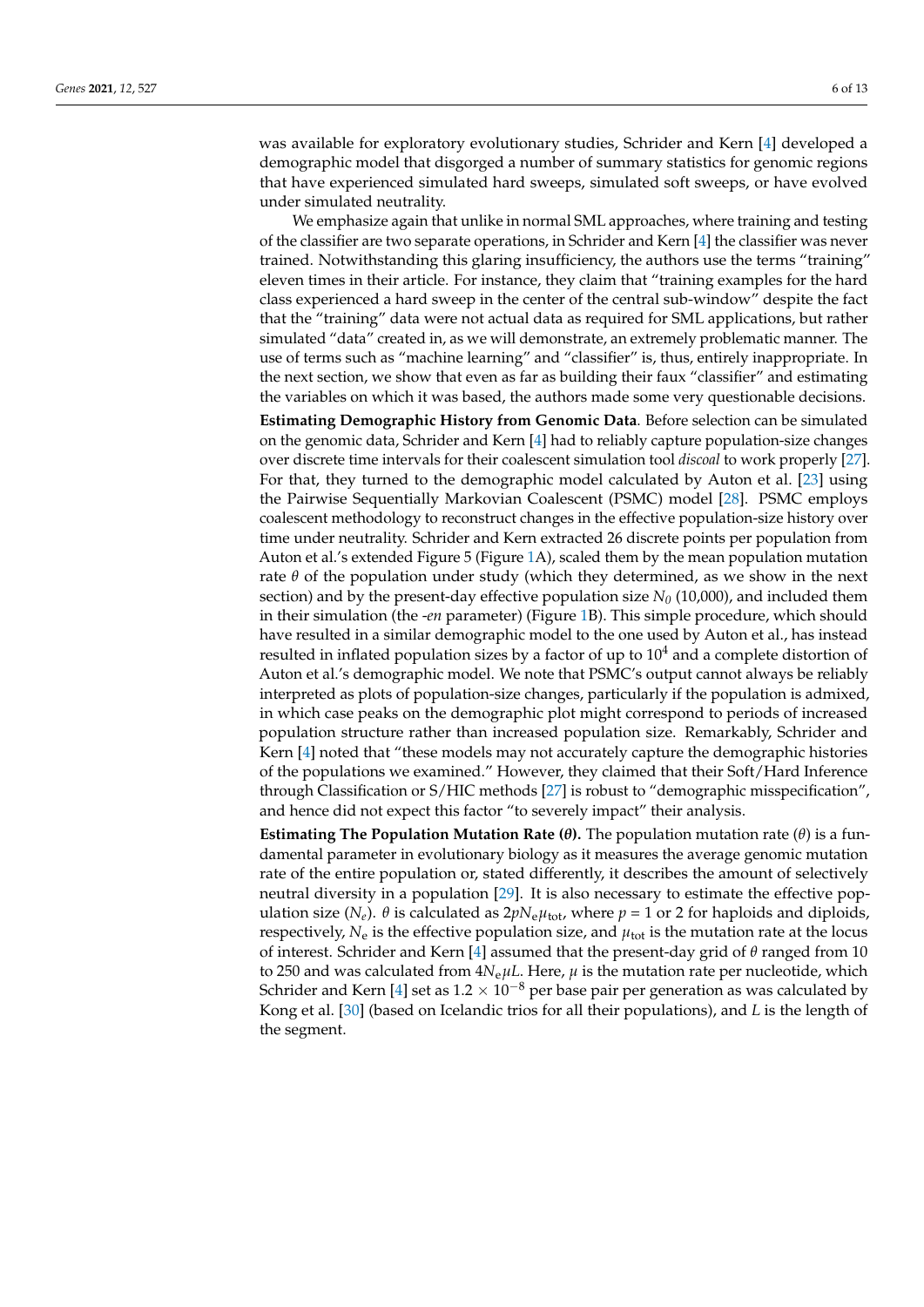<span id="page-6-0"></span>

**Figure 1.** Population structure and demography. Changes in population size over time for six populations. (**A**) Changes to the effective population sizes over time in six populations inferred by PSMC. Lines represent the within-population median PSMC estimate, smoothed by fitting a cubic spline passing through bin midpoints. The original figure was published by Auton et al. (The 1000 Genomes Project Consortium 2015, Figure 2). This figure was created using code and data provided by Dr. Adam Auton to include only the relevant populations. The plot is log-scaled for the *X*-axis. (**B**) Plotting the Schrider and Kern's [\[4\]](#page-11-4) data for the Auton et al.'s figure. Schrider and Kern (2017) sampled 26 data points from (**A**) and scaled them by *θ* and *N<sup>0</sup>* . We *θ*-scaled the *X*-axis (to get each population on the same timescale) and log-scaled it to increase the similarity with (**A**).

Confusingly, multiple *L* values were used: 100,000, the only one reported in the paper; 200,000, which was used in the code (Table S5 in [\[4\]](#page-11-4)); 2,200,000, which was used for their Table S1 (D. R. Schrider, personal communication); and 1,100,000, the "correct" value for this analysis which was never reported (D. R. Schrider, personal communication). In their paper, Schrider and Kern [\[4\]](#page-11-4) neither disclosed the range of *L* values nor explained them. Using the latter value of *L*,  $N_e$  = 1500 for Africans and  $N_e$  = 4250 for non-Africans from [\[23\]](#page-11-20), *θ* should have a theoretical range of 79 and 224, similarly to the proposed grid. Unfortunately, neither these nor the stated grid values of *θ* (10–250) were used. In practice, Schrider and Kern [\[4\]](#page-11-4) employed *θ* values that ranged from 40 to 2200 (their Table S5, *-Pt* parameter) since they chose "as the final values of  $\theta$  that for which the sum of the percent deviations of the simulated from the observed means of each statistic was minimized." By inflating the range of *θ*, Schrider and Kern [\[4\]](#page-11-4) have artificially modified the genomic mutation rate providing more opportunities for "selection" to act. As we shall next show, this choice also had the effect of bloating the effective population size.

**Estimating the Effective Population Size**  $(N_e)$ **.** Deriving  $N_e$  from the two extreme values of *θ* (40 and 2200) and the published *L* value (*L* = 100,000) yields a remarkable *N<sup>e</sup>* range of 8333 <  $N_e$  < 458,333, i.e., values similar to those of *Plasmodium falciparum* (210,000 <  $N_e$  < 300,000) and *Drosophila melanogaster* (*N<sup>e</sup>* = 1,150,000) [\[31\]](#page-12-5). Even using the "correct" *L* value  $(L = 1,100,000)$  (D. R. Schrider, personal communication) results in an extreme range for  $N_e$ 757  $< N_e < 41,666$ , compared to the  $N_e$  calculated by Auton et al. (1500  $< N_e < 4250$ ) [\[23\]](#page-11-20) (Figure [1A](#page-6-0)), which Schrider and Kern (2017) supposedly relied on for their demographic model and the well-established range for humans (1000 < *N<sup>e</sup>* < 10,000) (e.g., [\[32](#page-12-6)[–35\]](#page-12-7)). This *Ne* is also higher than in most apes (7 < *N<sup>e</sup>* < 20,000), excepting Central chimpanzee  $(25,000 < N_e < 100,000)$  [\[36\]](#page-12-8). By inflating  $N_e$ , Schrider and Kern [\[4\]](#page-11-4) have biased all their subsequent calculations.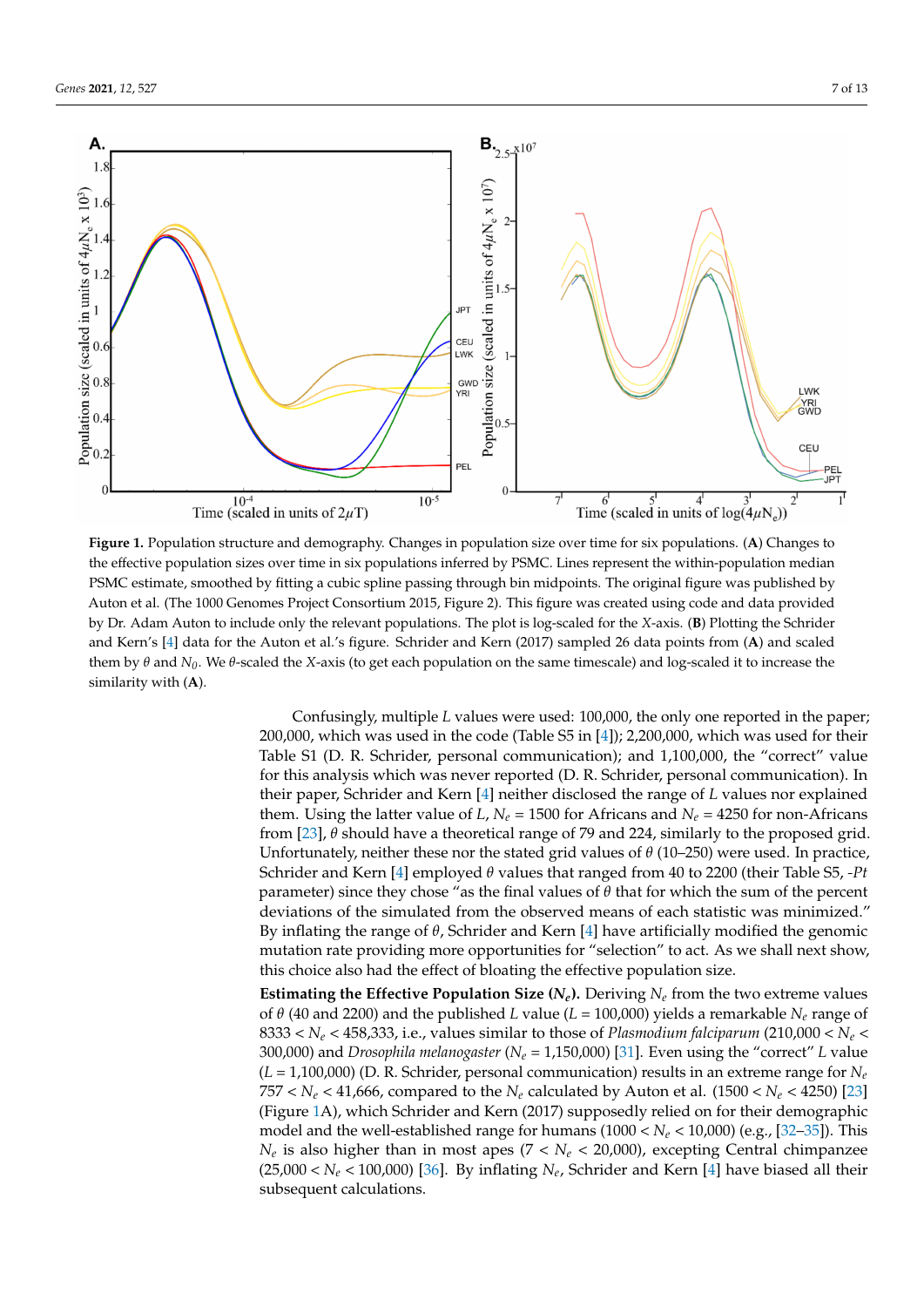**Estimation of the Population Recombination Rate (***ρ***).** To understand the magnitude of the bias in Schrider and Kern's [\[4\]](#page-11-4) analyses, let us consider their simulation of the population recombination rate,  $\rho = 4N_e r$ , where *r* is the crossover rate per base pair. The distribution of *ρ* was empirically found to be "unambiguously unimodal", with a mean of 10−<sup>4</sup> ([\[37\]](#page-12-9), Figure 3). Further, *ρ* is normally distributed with 80% of its values in the range of 10<sup>-4.5</sup> to 10<sup>-3.5</sup> ([\[37\]](#page-12-9), Figure 3). In contradistinction, Schrider and Kern [\[4\]](#page-11-4) supposedly derived  $\rho$  from an exponential distribution with a mean of  $1\times10^{-8}$ , although their Table S5 (-*Pre* parameter) indicates, again, that different values of *ρ* were used (Table S5, -*Pre* parameter). According to that table, the mean of the exponential distribution ranged from 183 to 1008.

**Simulating Genomic Sequences.** Deciding on the demographic model parameters for each population, Schrider and Kern [\[4\]](#page-11-4) have next generated genomic sequences using several approaches that we have attempted to replicate. Replication is the "cornerstone of science" and its most fundamental principle; the inability to replicate published studies has been termed the "replicability crisis" [\[38\]](#page-12-10). We found that Schrider and Kern's [\[4\]](#page-11-4) study is part of this crisis.

The Methods section in Schrider and Kern [\[4\]](#page-11-4) renders replication impossible. First, the authors employed various computational tools, only some of which are mentioned in the paper. Second, they provided the code for only one of the tools (Table S5 in [\[4\]](#page-11-4)). And finally, their description of the simulation is partial at times, erroneous at other times, and inconsistent with the code they have provided.

To name a few examples, Schrider and Kern [\[4\]](#page-11-4) wrote that "we used the program *discoal* [\[27\]](#page-12-1) to simulate large chromosomal regions, subdivided into 11 sub-windows". However, *discoal* simulates very short genomic regions (in a setting of 200,000 bp, *discoal* simulated regions varied in size from 0–2600 bp with a mean of 934 bp) and the subdivision into windows is part of a different package, called S/HIC (which, however, is no longer available where it was supposed to be deposited, [https://github.com/kern-lab/,](https://github.com/kern-lab/) accessed on 31 March 2021). To understand whether these numbers are reasonable, we downloaded the CEU data from the 1000 Genomes Phase 3 (v5) [\[23\]](#page-11-20). We sampled 200,000 regions from all autosomal chromosomes 1000 times and counted the number of SNPs. The number of SNPs ranged from 176 to 6277, with a mean of 2195 and a median of 2134. It was never 0, as in the *discoal* simulations. In other words, the number of SNPs in the simulated *discoal* sequences is less than half than in reality.

In another place in the article, the authors wrote, *"we simulated additional test sets of 1000 genomic windows 1.1 Mb in length with varying arrangements of selected sites",* without telling the reader which simulation tool they used.

Another typical paragraph reads: *"The simulation program discoal requires some of these parameters to be scaled by the present-day effective population size; we did this by taking the mean value of θ and dividing by 4 uL, where u was set to 1.2* × *10*−*<sup>8</sup> [\[30\]](#page-12-4). The full command lines we used to generate 1.1 Mb regions (to be subdivided into 11 windows each 100 kb in length) for each population are shown in Supplementary Table S5, Supplementary Material online. We also simulated 1000 test examples for each population in the same manner as for the training data".* This section describes the use of at least three tools with only discoal referenced explicitly. It remains unclear how many regions were simulated since parts of the manuscript mention 100 kb and other parts mention 1.1 Mb. Adding to the confusion is that the code (their Table S5) simulates 200 kb regions but employs parameters calculated for 1.1 Mb regions.

**Bypassing Training Data by Importing Random Annotations.** Since Schrider and Kern [\[4\]](#page-11-4) lacked a true training dataset based on actual genomic data with factual annotation, they simulated their own dataset and generated their own annotation for the simulated dataset.

Innovatively, the authors devised the following quick fix to this seemingly intractable problem. They randomly selected 1.1 Mb regions from the human genome and used public datasets, such as phastCons, to annotate them. In the next stage, they generated a random sequence and copied the annotation of the real sequence onto the simulated one. For example, if the authors selected the region chr1:55000000–56100000 and if there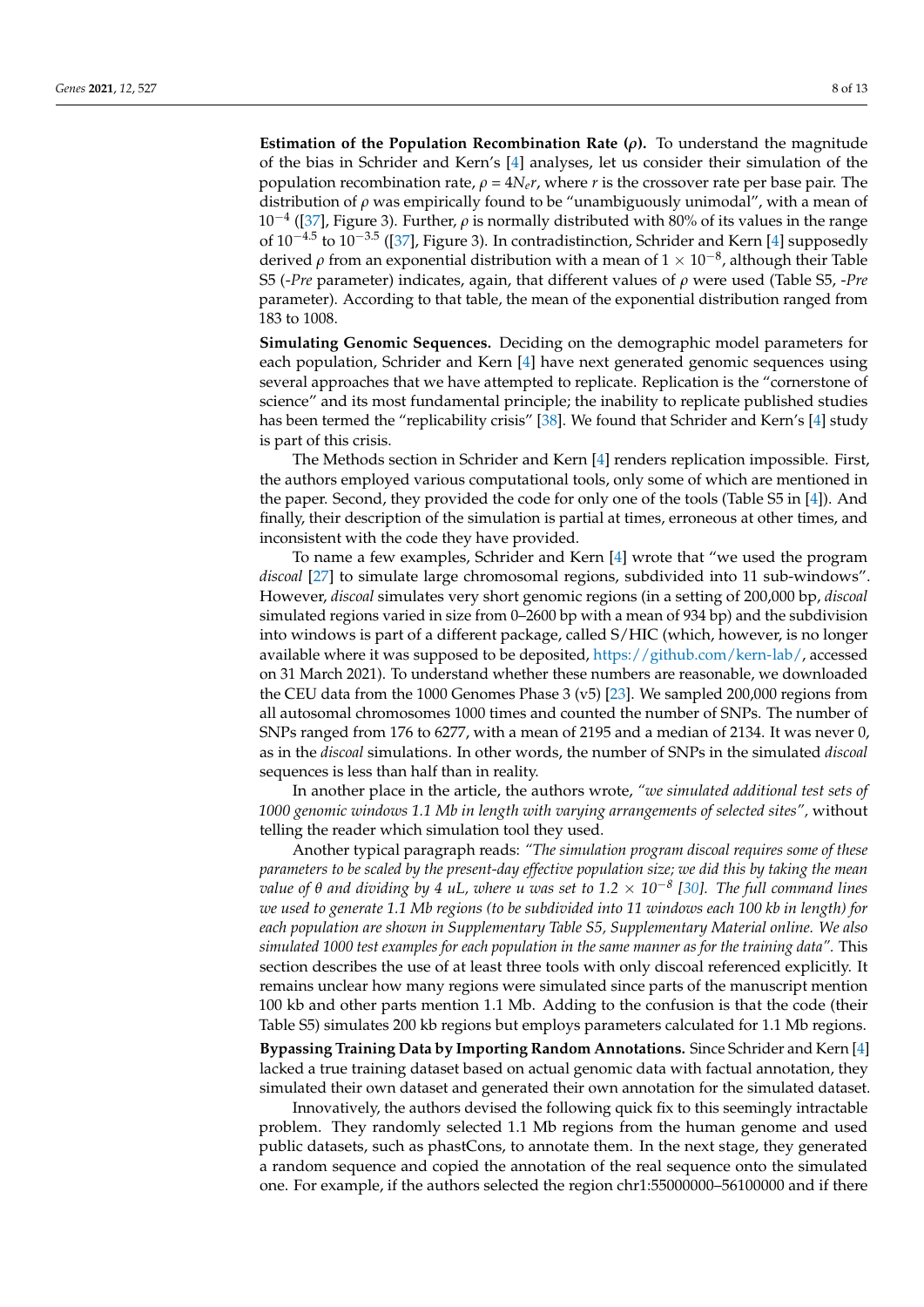was a conserved phastCons element at chr1:55000000–55000009, then the first ten bp of the simulated region would be marked as negatively selected (i.e., evolving in a neutral fashion). At no time were actual nucleotides from the human genome considered. Figure [2](#page-8-0) illustrates, in an exaggerated fashion, the ridiculousness of this method.

## <span id="page-8-0"></span>GCGATGACGGGTCGTAGCAATGTTCGTCTGACTATGATCTACATATTTAA

# itwasthebestoftimesitwastheworstoftimesitwastheage

**Figure 2.** Illustration of the annotation method for the simulated "training data" used by Schrider and Kern [\[4\]](#page-11-4). Since Schrider and Kern [\[4\]](#page-11-4) lacked true training data derived from a sample of the true genomic data with the features of interest, they simulated their own dataset. To annotate it so that it can be used to train their classifier, they randomly selected 1.1 Mb regions from the human genome, annotated them using public datasets like *phastCons*, and copied the annotation to their simulated data. To illustrate the problem with this approach, we start with a real sequence from the human genome (top) for which an annotation exists in phastCons. Let us assume that within this sequence, one region was found to be extremely conserved (red), i.e., subject to strong purifying selection. We then take another string of letters of identical length (bottom), call it the training sequence, and annotate the corresponding positions as "evolving neutrally." If the "training" sequence is the start of the first sentence in *A Tale of Two Cities* by Charles Dickens (1859), then the string " . . . s the worst . . . " will be deemed to have evolved under purifying selection.

> **Classifying the Simulated Sequences into Five Classes.** Schrider and Kern [\[4\]](#page-11-4) applied their SML classifier to the simulated data so that their classifier will assign the sequences to one of the five classes (experienced a hard selective sweep, linked to a hard selective sweep, experienced a soft selective sweep, linked to a soft selective sweep, and evolved neutrally, which presumably includes regions evolving under strict neutrality as well as sequences affected by purifying selection).

> The authors are very unclear about how the classifier's decisions were made. For instance, they write: "For our classifications we simply took the class that S/HIC's classifier inferred to be the most likely one, but we also used S/HIC's posterior class membership probability estimates in order to experiment with different confidence thresholds". We interpret this statement to mean that irrespective of the class inferred by the S/HIC classifier, the authors chose any threshold they fancied to make the final class determination.

> Schrider and Kern [\[4\]](#page-11-4) argued that soft sweeps are the dominant mode of adaptation in humans. Analyzing the six human populations, they identified 1927 distinct selective sweeps patterns, 1776 (92.2%) of which were classified as being a soft sweep using their S/HIC method. An examination of Table S2 in Schrider and Kern [\[4\]](#page-11-4) shows that the classification is biased towards "soft sweep" irrespective of the cutoff, which varies from 0.2 to 0.9 per population. In all those cases, S/HIC "classified" 72.22–99.15% of the segments as "softly selected" with a median of 93.04%. No doubt, this resulted in 73.1% of these sweeps being deemed "novel" as they do not exist in dbPSHP. To get these newsworthy results, it was essential for the authors to preselect populations that are included in dbPSHP, regardless of their heterogeneity. The "classifications" to "hard sweep" ranged from 0.85–27.78%, with a median of 6.96%. These are remarkable figures because hard sweeps are extremely rare in human populations (e.g.,  $[39]$ ). We also note that the exact balance between hard and soft sweeps depends on the yet undetermined distribution of mutational target sizes [\[40\]](#page-12-12). We also note that on theoretical grounds [\[20](#page-11-17)[,21\]](#page-11-18), the number of soft selective sweeps is expected to be much lower than that of hard selective sweeps.

> There are other problems with the S/HIC classifications, one of which is that "adjacent windows are especially likely to receive identical annotations [\[3\]](#page-11-2). To overcome this difficulty, a secret (i.e., unpublished) "permutation algorithm" was implemented that considered the lengths of a run of consecutive windows assigned to each class per population. The run-length distribution was then obtained from the simulated data. By the end of this procedure, the windows are thoroughly reshuffled, which addresses the concern that adjacent windows have similar annotation but not the concern that certain features and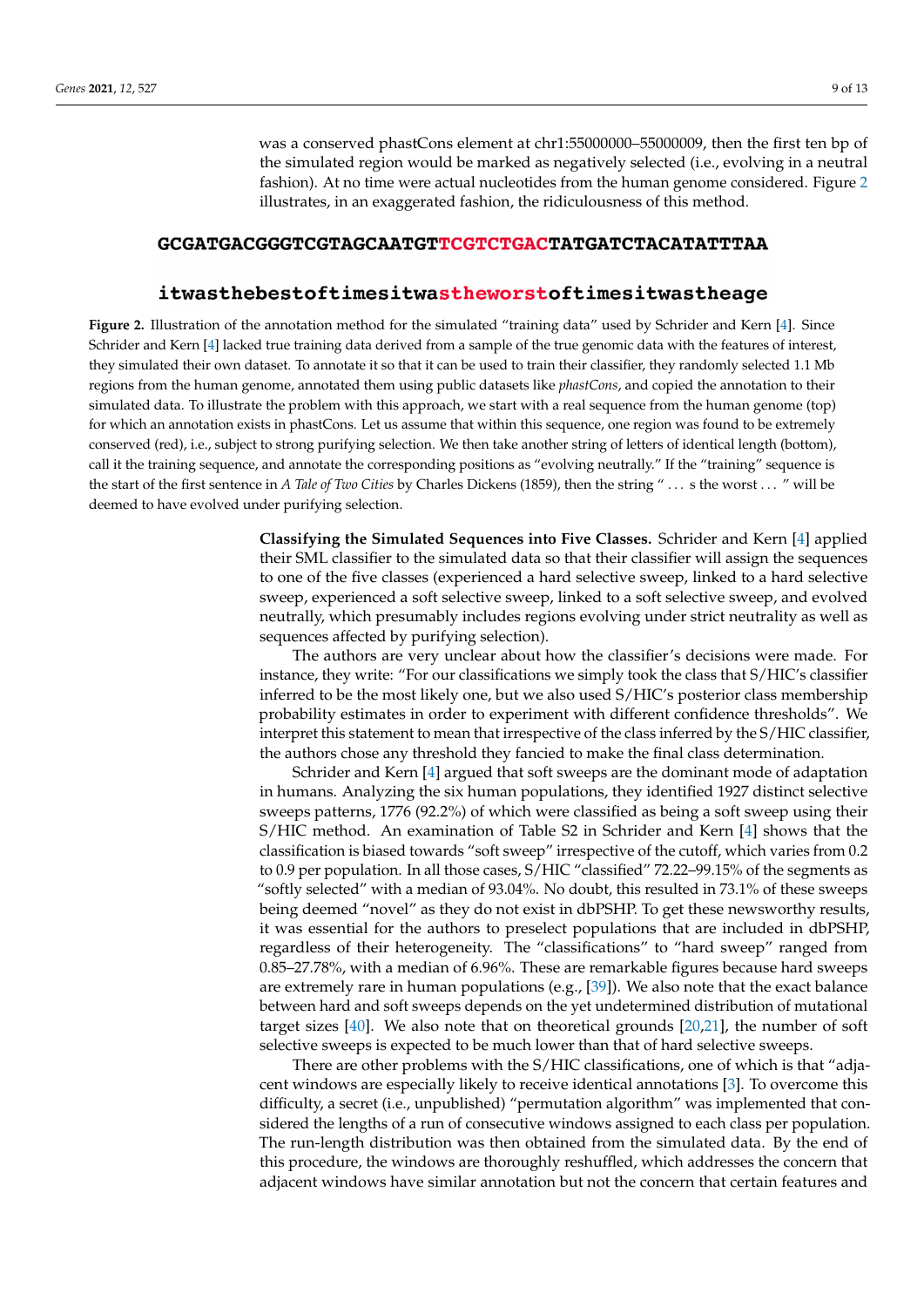classifications are inflated due to the over-classification in the adjacent windows in the first place.

To summarize, Schrider and Kern's classification of genomic regions into classes required not only an SML classifier but also a human intervention in the form of setting subjective thresholds that ranged widely in value. These thresholds, in turn, generated preconceived results that lack any scientific merit.

**Identifying Genetic-Element Enrichment in Selective Sweeps.** To complete their study that rests entirely on imaginary sequences onto which random annotations were thrust upon, Schrider and Kern [\[4\]](#page-11-4) ask which "biological pathways" show "a strong enrichment" in genomic regions that were deemed to have been subject to selective sweeps. Here, it was expected that the authors would test the enrichment of actual biological features, such as certain metabolic pathways, certain gene families, or genes expressed in certain tissues. Alas, this is not the case. With the exception of the vague category "coding sequences", which includes open reading frames for which we have no evidence of translation, let alone function, all other features that were found to be enriched in one class or another have nothing to do with real data. For example, the transcription factor binding sites were taken from the ENCODE project [\[41\]](#page-12-13), which, as we all know, cannot be used to identify biological functions [\[42\]](#page-12-14). Another so-called functional dataset is COSMIC, which is a set of somatic mutations that have been observed in cancer cells [\[43\]](#page-12-15). Admittedly, a minuscule minority of these mutations may play some role in tumor suppression or progression; however, the vast majority of mutations in cancer cells are incidental and have neither a causative role in cancer nor in the progression of the disease. The closest Schrider and Kern [\[4\]](#page-11-4) came to using real biological functions were the inferred functional categories from Gene Ontology [\[44\]](#page-12-16), with a strong emphasis on "inferred" rather than "known".

One such example of functional futility involves Schrider and Kern's [\[4\]](#page-11-4) "dramatic enrichment" of sweeps in genes that encode proteins that interact with one another. As far as "gene networks" are concerned, however, the term "interaction" is defined very broadly. To illustrate the problematics of using interactions as a validation method, we performed the following experiment. We selected 100 random protein-coding genes that had a HUGO (Human Genome Organization)/Gene Nomenclature Committee (HGNC) symbols [\[45\]](#page-12-17) and used GeneMania [\[46\]](#page-12-18) to identify genetic interactions among those genes. Of the hundred random sequences, only 17 had no "genetic interaction" with another gene. The remaining genes exhibited "genetic interactions" and "physical interactions", although none of these "interacting pairs shared a single biochemical pathway. By showing that random genes in our negative control exhibit extensive "genetic interactions", we have demonstrated that Schrider and Kern's [\[4\]](#page-11-4) "interacting gene networks" is a meaningless concept and that the "dramatic enrichment" is biologically insignificant. Here, it may be worth mentioning Schrider and Kern's [\[4\]](#page-11-4) statistical choices. First, in all their calculations, they used one-tailed statistical tests, which are more likely to reject null hypotheses than two-tailed tests. Second, they did not employ any type of control.

Finally, we would like to mention a common failure to most data-driven studies—lack of any follow-up. Schrider and Kern's [\[4\]](#page-11-4) study contains some results that *prima facie* seem remarkable. For example, of the 19 annotated features, the CEU population (Utah residents with Northern and Western European Ancestry) showed no significant enrichment for any annotation except "enhancers lost in humans since splitting with rhesus." By contrast, all the other populations showed significant enrichment of more than 50% of the annotated features (Table S3 in [\[4\]](#page-11-4)). The authors offer neither an explanation for this difference nor a reason why such a result is reasonable. Similarly, ClinVar pathogenic SNPs were significantly enriched only in PEL (Peruvians from Lima, Peru) despite the fact that this population has fewer ClinVar pathogenic mutations than YRI, CEU, and CHB (Figure S14 in [\[47\]](#page-12-19)). As in all other cases, the authors are mum on these findings.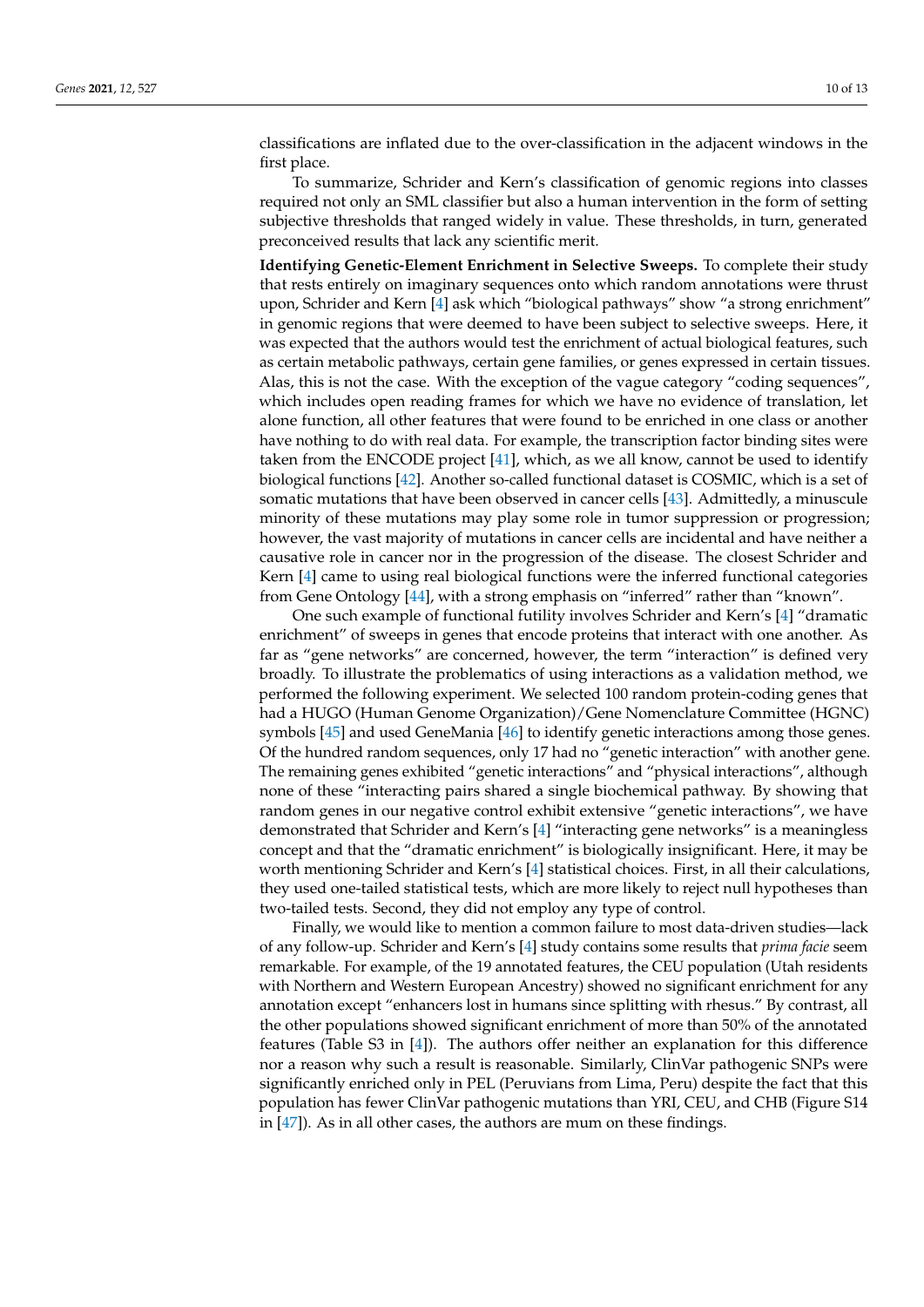# **7. Discussion**

Jesnsen [\[1\]](#page-11-0) and Harris et al. [\[2\]](#page-11-1) challenged the recent *"unfounded enthusiasm for soft selective sweeps in the evolutionary literature."* In particular, Jensen [\[1\]](#page-11-0) noted that while hard selective sweeps are well defined, and the genetic patterns expected under the hard sweep model have been precisely described in the literature, soft sweeps constitute a mixture of models with vastly different expectations. Harris et al. [\[2\]](#page-11-1) carried out a detailed evaluation of the soft sweep results reported by Schrider and Kern [\[4\]](#page-11-4). They first noted that S/HIC results, as reported by its authors [\[3\]](#page-11-2), already point to it being a poor predictor of sweeps. Even for a hard sweep with extremely strong selection (5000 < 2*Ns* < 50,000), the correct model is identified in fewer than 5% of simulated replicates, while hard sweeps were incorrectly classified as soft sweeps in nearly 50% of the replicates, as linked soft sweeps in 16% of the replicates, and as neutrally evolved sequences in 31% of replicates. In other words, under their own estimated demographic history, Schrider and Kern's [\[3\]](#page-11-2) S/HIC was unable to detect hard sweeps and has an extremely high false-positive rate in the direction of misclassifying them as soft sweeps when the demographic model is misspecified. Furthermore, Harris et al. [\[2\]](#page-11-1) found that Schrider and Kern's [\[3\]](#page-11-2) presentation of S/HIC performances is purposely deceitful to give the impression that S/HIC performs well, when in reality, "misclassification is almost universally in the direction of falsely identifying soft selective sweeps," the majority of which can be explained as misclassification of neutrally evolving regions.

The distribution of fitness also affects S/HIC's predictions. When the selection in the training set is stronger than in reality, S/HIC overwhelmingly classifies hard sweep windows as soft. When the range of selection  $(2Ns\sim U[10, 1000])$  is weaker than in Schrider and Kern (2Ns~U[166, 3333]), 47% of hard sweeps are misclassified as soft, and 46% of hardlinked sweeps are misclassified as soft-linked [\[2\]](#page-11-1). The choice of high selection coefficients that are uniformly distributed between 0.005 and 0.1 along the genome (to ensure that S/HIC's performances would be optimal according to the simulations) is unrealistic and contributes to inflation of reported soft sweeps.

Here, we have shown that SML is inherently inapplicable to exploratory studies on evolutionary questions related to the driving forces of evolution for the simple reason that true empirical training datasets do not exist. As far as the study by Schrider and Kern [\[4\]](#page-11-4) is concerned, the inappropriate methodology is further compounded by cherrypicking population data, logical missteps, internal inconsistencies, and the corruption of statistical practices.

Despite claims to the contrary, Schrider and Kern [\[4\]](#page-11-4) have not provided *"an excellent example of how cutting-edge methods from computer science and statistics can be successfully brought to bear on long-standing questions in evolutionary biology"* [\[16\]](#page-11-14). What they did provide is yet another example of the inferiority of data-driven "science" relative to hypothesisdriven science. Allen [\[48\]](#page-12-20) predicted that induction and data-mining, uninformed by ideas, can produce neither knowledge nor understanding. Interestingly, this prediction is a Popperian prediction that can be disproved by a single demonstration that a hypothesisfree process when applied to data, is sufficient to produce a gain in understanding. Schrider and Kern's [\[4\]](#page-11-4) study constitutes no such demonstration.

Our findings are similar to those of Harris et al. [\[2\]](#page-11-1), who warned us against *"the growing tendency of invoking parameter-heavy, assumption-laden models of pervasive positive selection, and neglecting best practices regarding the construction of proper demographic null models.*" The purpose of Schrider and Kern's "machine learning" is to create the appearance of sophistication, of doing something extraordinarily clever and original, so that anyone who challenges their work can be cowed into submission or be labeled stupid. Fortunately, the authors of this note are familiar with the parable in The Emperor's New Clothes.

**Author Contributions:** D.G. initiated the study. E.E. carried out all the analyses. D.G. and E.E. wrote the paper. Both authors have read and agreed to the published version of the manuscript.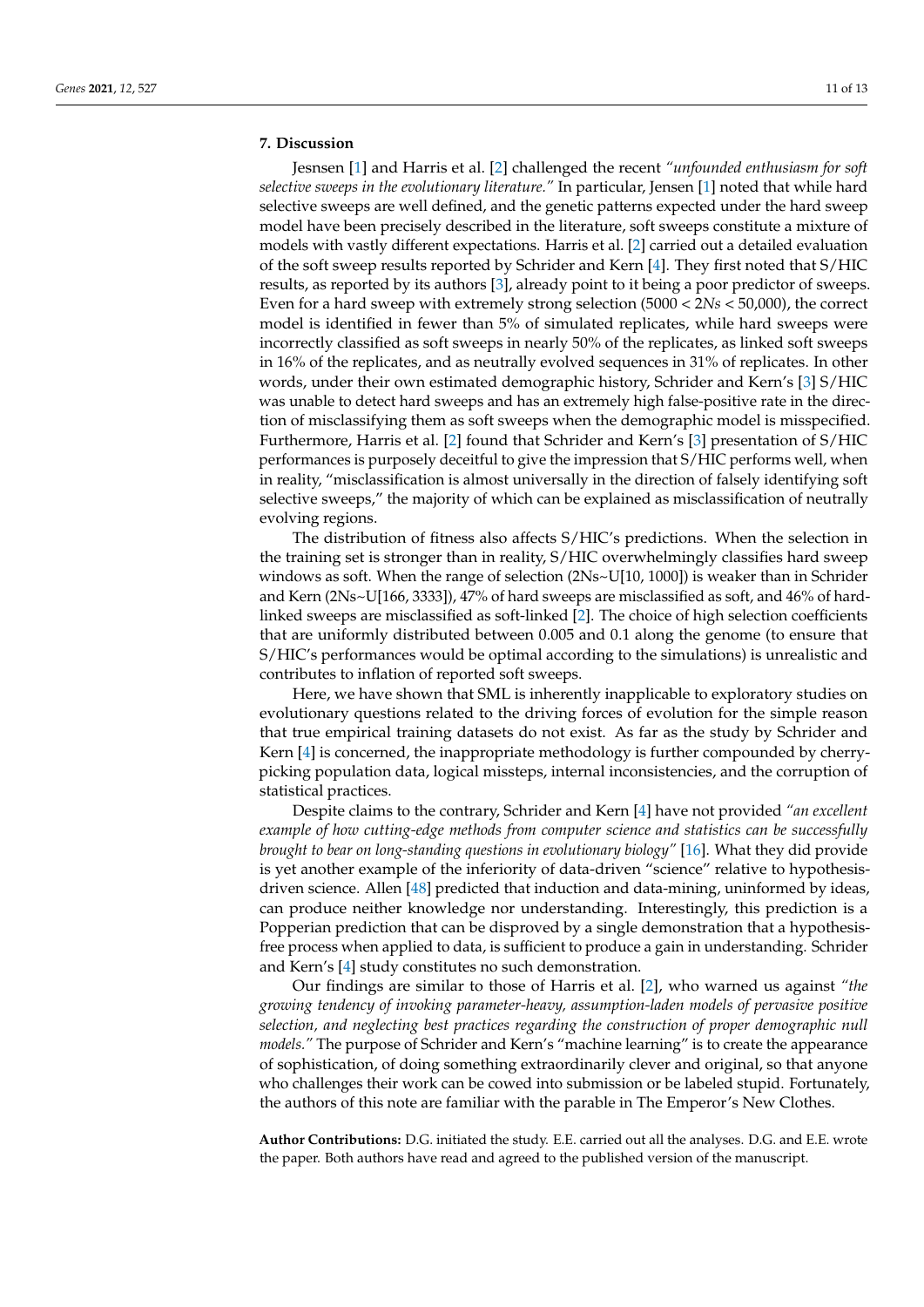**Funding:** This research was partially funded by the Crafoord Foundation, the Swedish Research Council (2020-03485), and Erik Philip-Sörensen Foundation (G2020-011) grants to EE and by the NSF DEB OPUS grant 1949939 to DG. The computations were enabled by resources provided by the Swedish National Infrastructure for Computing (SNIC) at Lund, partially funded by the Swedish Research Council through grant agreement no. 2018-05973.

**Data Availability Statement:** No data were generated in this study.

**Acknowledgments:** The authors wish to thank Jeffrey Jensen for sharing similar pet peeves and for allowing us to contribute to the unfounded-enthusiasm-for-soft-selective-sweeps series.

**Conflicts of Interest:** The authors declare no conflict of interest.

**Preprint:** [https://www.preprints.org/manuscript/202012.0214/v2.](https://www.preprints.org/manuscript/202012.0214/v2)

### **References**

- <span id="page-11-0"></span>1. Jensen, J.D. On the unfounded enthusiasm for soft selective sweeps. *Nat. Commun.* **2014**, *5*, 5281. [\[CrossRef\]](http://doi.org/10.1038/ncomms6281) [\[PubMed\]](http://www.ncbi.nlm.nih.gov/pubmed/25345443)
- <span id="page-11-1"></span>2. Harris, R.B.; Sackman, A.; Jensen, J.D. On the unfounded enthusiasm for soft selective sweeps II: Examining recent evidence from humans, flies, and viruses. *PLoS Genet.* **2018**, *14*, e1007859. [\[CrossRef\]](http://doi.org/10.1371/journal.pgen.1007859) [\[PubMed\]](http://www.ncbi.nlm.nih.gov/pubmed/30592709)
- <span id="page-11-2"></span>3. Schrider, D.R.; Kern, A.D. S/HIC: Robust Identification of Soft and Hard Sweeps Using Machine Learning. *PLoS Genet.* **2016**, *12*, e1005928. [\[CrossRef\]](http://doi.org/10.1371/journal.pgen.1005928) [\[PubMed\]](http://www.ncbi.nlm.nih.gov/pubmed/26977894)
- <span id="page-11-4"></span>4. Schrider, D.R.; Kern, A.D. Soft Sweeps Are the Dominant Mode of Adaptation in the Human Genome. *Mol. Biol. Evol.* **2017**, *34*, 1863–1877. [\[CrossRef\]](http://doi.org/10.1093/molbev/msx154)
- 5. Kern, A.D.; Schrider, D.R. diploS/HIC: An Updated Approach to Classifying Selective Sweeps. *G3 Genes Genomes Genet.* **2018**, *8*, 1959–1970. [\[CrossRef\]](http://doi.org/10.1534/g3.118.200262)
- <span id="page-11-3"></span>6. Schrider, D.R.; Kern, A.D. Supervised Machine Learning for Population Genetics: A New Paradigm. *Trends Genet.* **2018**, *34*, 301–312. [\[CrossRef\]](http://doi.org/10.1016/j.tig.2017.12.005)
- <span id="page-11-5"></span>7. Kern, A.D.; Hahn, M.W. The Neutral Theory in Light of Natural Selection. *Mol. Biol. Evol.* **2018**, *35*, 1366–1371. [\[CrossRef\]](http://doi.org/10.1093/molbev/msy092)
- <span id="page-11-6"></span>8. Kimura, M. Evolutionary Rate at the Molecular Level. *Nat. Cell Biol.* **1968**, *217*, 624–626. [\[CrossRef\]](http://doi.org/10.1038/217624a0)
- <span id="page-11-7"></span>9. Jordan, M.I.; Mitchell, T.M. Machine learning: Trends, perspectives, and prospects. *Science* **2015**, *349*, 255–260. [\[CrossRef\]](http://doi.org/10.1126/science.aaa8415)
- <span id="page-11-8"></span>10. Libbrecht, M.W.; Noble, W.S. Machine learning applications in genetics and genomics. *Nat. Rev. Genet.* **2015**, *16*, 321–332. [\[CrossRef\]](http://doi.org/10.1038/nrg3920)
- <span id="page-11-9"></span>11. Baumgartner, C.; Bohm, C.; Marini, G.; Weinberger, K.; Olgemoller, B.; Liebl, B.; Roscher, A.A. Supervised machine learning techniques for the classification of metabolic disorders in newborns. *Bioinformatics* **2004**, *20*, 2985–2996. [\[CrossRef\]](http://doi.org/10.1093/bioinformatics/bth343)
- <span id="page-11-10"></span>12. Wang, S.; Summers, R.M. Machine learning and radiology. *Med. Image Anal.* **2012**, *16*, 933–951. [\[CrossRef\]](http://doi.org/10.1016/j.media.2012.02.005)
- <span id="page-11-11"></span>13. Wenric, S.; Shemirani, R. Using Supervised Learning Methods for Gene Selection in RNA-Seq Case-Control Studies. *Front. Genet.* **2018**, *9*, 297. [\[CrossRef\]](http://doi.org/10.3389/fgene.2018.00297)
- <span id="page-11-12"></span>14. Vanhaeren, T.; Divina, F.; García-Torres, M.; Gómez-Vela, F.; Vanhoof, W.; Martínez-García, P.M. A Comparative Study of Supervised Machine Learning Algorithms for the Prediction of Long-Range Chromatin Interactions. *Genes* **2020**, *11*, 985. [\[CrossRef\]](http://doi.org/10.3390/genes11090985)
- <span id="page-11-13"></span>15. Heck, G.; Pintro, V.O.; Pereira, R.R.; de Avila, M.B.; Levin, N.M.B.; de Azevedo, W.F. Supervised machine learning methods applied to predict ligand-binding affinity. *Curr. Med. Chem.* **2017**, *24*, 2459–2470. [\[CrossRef\]](http://doi.org/10.2174/0929867324666170623092503)
- <span id="page-11-14"></span>16. McCoy, R.C.; Akey, J.M. Selection plays the hand it was dealt: Evidence that human adaptation commonly targets standing genetic variation. *Genome Biol.* **2017**, *18*, 139. [\[CrossRef\]](http://doi.org/10.1186/s13059-017-1280-5)
- <span id="page-11-15"></span>17. Harris, N.S.; Rogers, A.R. Genomic regions linked to soft sweeps approximate neutrality when inferring population history from site pattern frequencies. *bioRxiv* **2020**. [\[CrossRef\]](http://doi.org/10.1101/2020.04.21.053629)
- 18. Patel, R.; Scheinfeldt, L.B.; Sanderford, M.D.; Lanham, T.R.; Tamura, K.; Platt, A.; Glicksberg, B.S.; Xu, K.; Dudley, J.T.; Kumar, S. Adaptive Landscape of Protein Variation in Human Exomes. *Mol. Biol. Evol.* **2018**, *35*, 2015–2025. [\[CrossRef\]](http://doi.org/10.1093/molbev/msy107)
- <span id="page-11-16"></span>19. Xue, A.T.; Schrider, D.R.; Kern, A.D.; della Torre, A.; Caputo, B.; Kabula, B.; White, B.; Godfray, C.; Edi, C.; Ag1000g Consortium; et al. Discovery of Ongoing Selective Sweeps within Anopheles Mosquito Populations Using Deep Learning. *Mol. Biol. Evol.* **2021**, *38*, 1168–1183. [\[CrossRef\]](http://doi.org/10.1093/molbev/msaa259)
- <span id="page-11-17"></span>20. Orr, H.A.; Betancourt, A.J. Haldane's sieve and adaptation from the standing genetic variation. *Genetics* **2001**, *157*, 875–884.
- <span id="page-11-18"></span>21. Hermisson, J.; Pennings, P.S. Soft sweeps: Molecular population genetics of adaptation from standing genetic variation. *Genetics* **2005**, *169*, 2335–2352. [\[CrossRef\]](http://doi.org/10.1534/genetics.104.036947)
- <span id="page-11-19"></span>22. Alexander, D.H.; Novembre, J.; Lange, K. Fast model-based estimation of ancestry in unrelated individuals. *Genome Res.* **2009**, *19*, 1655–1664. [\[CrossRef\]](http://doi.org/10.1101/gr.094052.109) [\[PubMed\]](http://www.ncbi.nlm.nih.gov/pubmed/19648217)
- <span id="page-11-20"></span>23. The 1000 Genomes Project Consortium. A global reference for human genetic variation. *Nature* **2015**, *526*, 68–74.
- <span id="page-11-21"></span>24. Lawson, D.J.; Van Dorp, L.; Falush, D. A tutorial on how not to over-interpret Structure and Admixture bar plots. *Nat. Commun.* **2018**, *9*, 1–11. [\[CrossRef\]](http://doi.org/10.1038/s41467-018-05257-7) [\[PubMed\]](http://www.ncbi.nlm.nih.gov/pubmed/30108219)
- <span id="page-11-22"></span>25. Li, M.J.; Wang, L.Y.; Xia, Z.; Wong, M.P.; Sham, P.C.; Wang, J. dbPSHP: A database of recent positive selection across human populations. *Nucleic Acids Res.* **2014**, *42*, D910–D916. [\[CrossRef\]](http://doi.org/10.1093/nar/gkt1052) [\[PubMed\]](http://www.ncbi.nlm.nih.gov/pubmed/24194603)